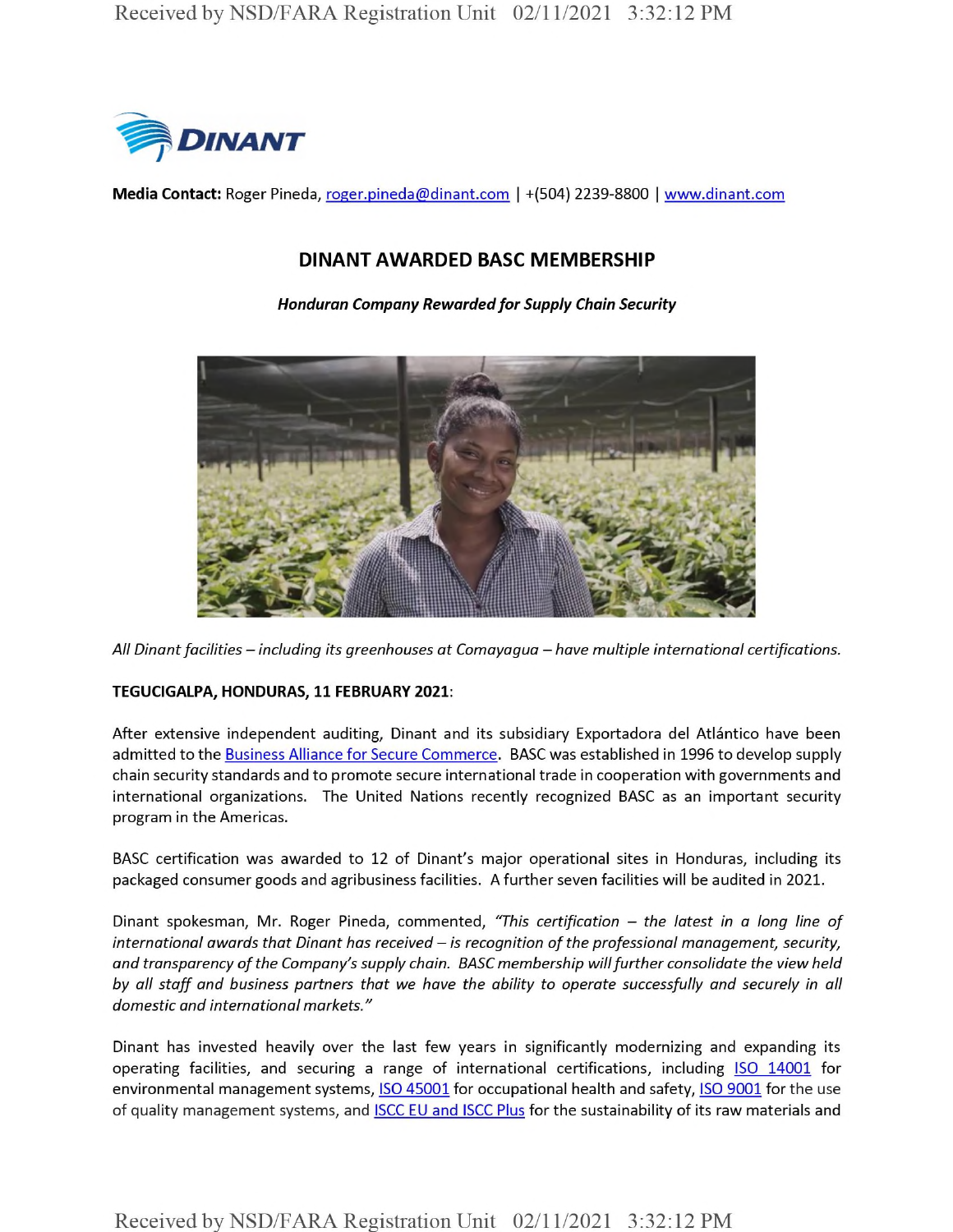products, the traceability of its supply chain, and its control of greenhouse gas emissions. In April 2020, Dinant become an engaged member of the Voluntary Principles on Security and Human Rights, a highly prestigious organization and internationally recognized benchmark that strictly governs how organizations vet, recruit and train their security men and women, and how they engage with local communities.

Mr. Pineda continued, *"Dinant's strategy ofraising standards is being recognized by our clients at home and abroad, allowing us to create more sustainable jobs and prosperity in Honduras. BASC membership is particularly satisfying given that the audit process was undertaken in the middle ofa pandemic, and after Honduras had been hit by two hurricanes in 2020 with catastrophic consequencesfor the country."*

#### **About Corporacion Dinant**

Dinant is a family-owned consumer products manufacturer founded in Honduras in 1960. Its products are sold across Central America and the Dominican Republic.

This material is distributed by **Tricuro LLC** on behalf of Corporacion Dinant. Additional information is available at the Department of Justice, Washington, D.C.

**\*\*\* end \*\*\***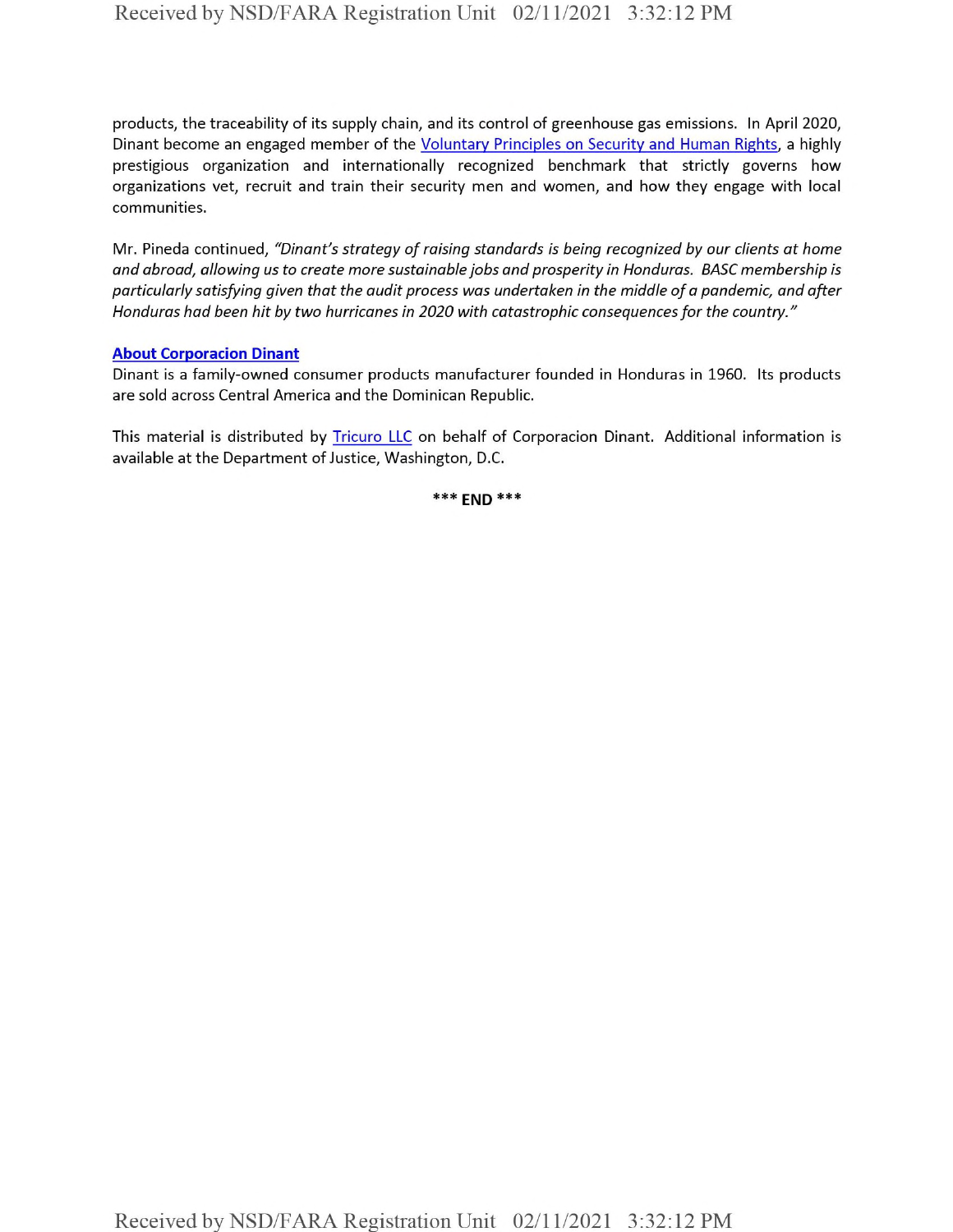

**Contacto de Prensa:** Roger Pineda, roger.pineda@dinant.com <sup>|</sup> +(504) 2239-8800 <sup>|</sup> www.dinant.com

## DINANT RECIBE MEMBRESIA A BASC

*Empresa Hondureha Reconocida por Seguridad en su Cadena de Suministro*



*Todas las instalaciones de Dinant*-*incluyendo sus invernaderos en Comayaqua - cuentan con multiples certificaciones internacionales.*

### **TEGUCIGALPA, HONDURAS, 11 de Febrero del 2021:**

Después de una extensa auditoría independiente, Dinant y su filial Exportadora del Atlántico han sido admitidas a la Alianza Empresarial para el Comercio Seguro (BASC tras sus siglas en inglés). BASC se estableció en 1996 con el objetivo de desarrollar estándares de seguridad de la cadena de suministro y promover un comercio internacional seguro en cooperacion con gobiernos y organizaciones internacionales. Las Naciones Unidas reconocieron recientemente a BASC como un importante programa de seguridad en la región de las Américas.

La certificación BASC fue otorgada a 12 de los principales sitios operativos de Dinant en Honduras, incluyendo las facilidades de productos de consumo y de Agronegocios. Siete instalaciones adicionales serán auditadas en 2021.

El portavoz de la companfa, Roger Pineda, expreso: *"Esta certificacion -la mas reciente de una larga lista de acreditaciones internacionales que ha recibido Dinant-* es un reconocimiento del manejo profesional, la seguridad y transparencia en la cadena de suministro de la empresa. *La membresia a BASC consolidara* aún más la vista que tiene todo el personal y socios comerciales de que tenemos la capacidad de operar *de manera exitosa y sequra en todos los mercados locales e internacionales."*

En los últimos años, Dinant ha invertido considerablemente en modernizar significativamente y la ampliación de sus instalaciones operativas, así como la obtención de múltiples certificaciones